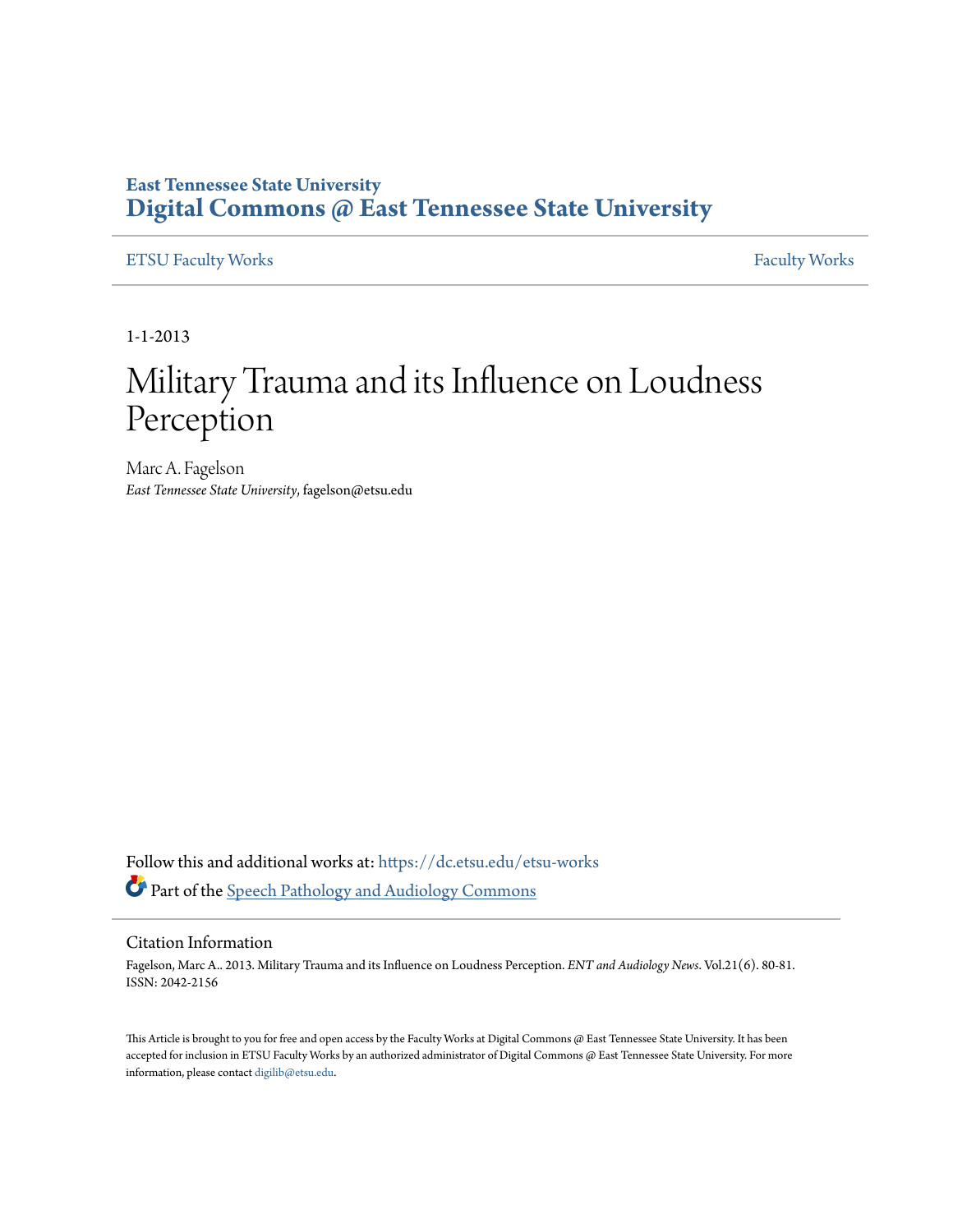## Military Trauma and its Influence on Loudness Perception

## **Copyright Statement**

This document was published with permission from the publisher. It was originally published by ENT & Audiology News [\(https://www.entandaudiologynews.com/](https://linkprotect.cudasvc.com/url?a=https%3a%2f%2fwww.entandaudiologynews.com%2f&c=E,1,yQNkvEYOZ2LQ8-IzBH4v_itQvVZx-QNoMXsQw7y-XWYby6KPcLcZIaOz3DYTv-dzam_0o6TTh04AzQ9-b4YcuAHYQDsd_i5veBIyRVdBOacTj22Qojk,&typo=1)). It should not be used for commercial use. Direct reprint requests to Pinpoint Scotland.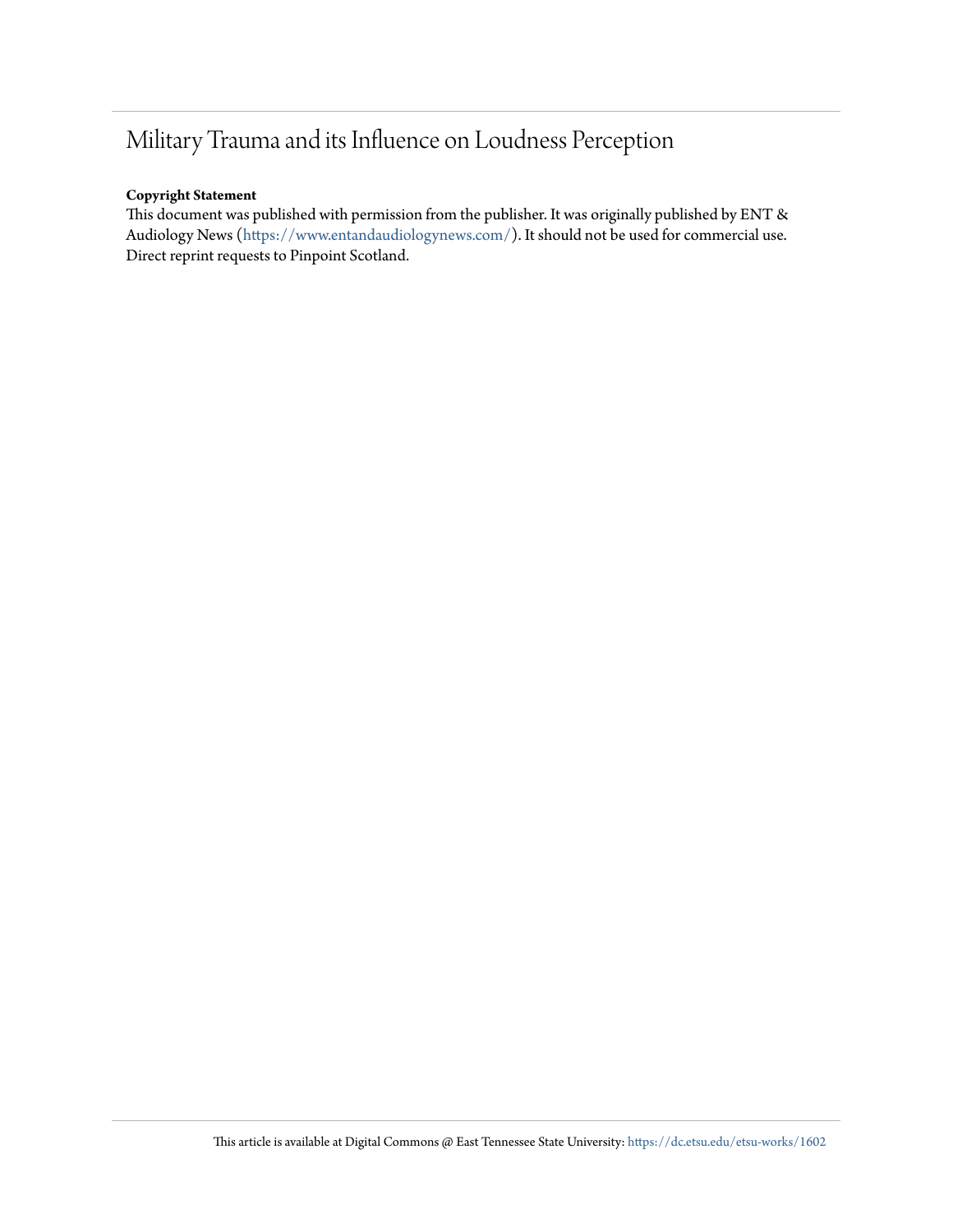

#### ProMarc Fagelson, PhD, CCC-A, Director of Audiology, Department of Audiology & Speech Language Pathology East Tennessee State University Johnson City, TN 37614, USA.

Correspondence E: FAGELSON@ mail.etsu.edu Declaration of Competing Interests None declared. University Johnson City,<br>
IN 37614, USA.<br>
Correspondence<br>
E: FAGELSON@<br>
mail.etsu.edu<br>
Declaration of<br>
Competing Interests<br>
None declarate.

> *Figure 1: Patient ratings of tinnitus loudness and degree of sound tolerance problems experienced during routine activities. Ratings are based on verbal response and a 0-10 scale.*



# Military Trauหลี and its Influence on Loudness Perception ry Traum<sup>es deb</sup><br>udness Percep

Copyright Copyright Copyright Copyright Copyright Copyright Copyright Copyright Copyright Copyright Copyright Copyright Copyright Copyright Copyright Copyright Copyright Copyright Copyright Copyright Copyright Copyright Co Analogy species<br>
Language Pinhop Microsoft (Section of the more in the presence) distribution of the more in the presence)<br>
Compare in the presence) and the more in the presence) and the more in the presence)<br>
in 197614.0 Copyright the controllers and the state of the state of the state of the state of the state of the state of the state of the state of the state of the state of the state of the state of the state of the state of the state Production Copyright Copyright Copyright Copyright Copyright Copyright Copyright Copyright Copyright Copyright Copyright Copyright Copyright Copyright Copyright Copyright Copyright Copyright Copyright Copyright Copyright C The sensory mislabelling of environ-<br>
pronounced disruptions associ-<br>
and with posttraumatic stress disorder mental events is one of the more ated with posttraumatic stress disorder (PTSD) [1]. Mislabelling, in this context, results from an erroneous or exaggerated neural representation of a sound, sight, tactile sensation, or smell producing a perception that does not correspond accurately to the magnitude of the related stimulus. The exaggerated perception may trigger in the patient with PTSD a state of hyperarousal that produces profound negative reactions and ultimately contributes to avoidance behaviours. The resulting sensations of pain and anguish experienced by the affected individual may upset their most valued relationships, drive family members apart, and produce in the sufferer a sense of despair or self-loathing. In order to facilitate a patient's ability to manage hyperacusic responses, and to understand the physiologic mechanisms of sensory mislabelling, it is essential for clinicians to address the contributions of psychological distress to the auditory experience. A management plan that incorporates interdisciplinary teams of professionals stands the best chance of improving the coping skills of individuals thus affected.

sound-triggered pain and discomfort when in the presence of everyday sounds that do not bother their colleagues, friends, or family. Table 1 summarises findings from the last 500 patients observed at a Veterans' Affairs clinic in the US with respect to the rating of sound tolerance problems compared to pure-tone sensitivity and ratings of hearing loss and tinnitus. It is clear that the veterans with PTSD experience the loudness of environmental sounds in a substantially different way from patients with similar absolute threshold, and similar ratings of tinnitus loudness. Patients with PTSD are also three times more likely to state that exposure to loud sounds exacerbates tinnitus loudness than members of the other groups [2]. The difference extends to comparisons of patients with tinnitus and psychological disorder (that is, anxiety, depression, or panic attacks) other than PTSD (Figure 1). To what do we attribute the apparent mislabelling of sound that affects patients with PTSD to a greater degree than patients without PTSD?

| and degree of sound tolerance problems<br>experienced during routine activities.<br>Ratings are based on verbal response and a<br>$0-10$ scale.<br>10<br>9<br>8<br>$\overline{7}$<br>6<br>5<br>4<br>3<br>$\overline{c}$<br>$\mathbf{1}$<br>0<br><b>Tinnitus Rating</b><br><b>Hyperacusis Rating</b><br>Tinnitus Only<br>Tinnitus + Psych<br>Tinnitus + PTSD |                      | understand the physiologic mechanisms of<br>To what do we attribute the apparent<br>sensory mislabelling, it is essential for clini-<br>mislabelling of sound that affects patients<br>cians to address the contributions of<br>with PTSD to a greater degree than<br>patients without PTSD?<br>psychological distress to the auditory expe-<br>rience. A management plan that incorpo-<br>The DSM-IV [3] specifies the symptoms<br>rates interdisciplinary teams of profes-<br>that must be present to endorse a PTSD<br>sionals stands the best chance of<br>diagnosis as including, 1) exposure to trau-<br>improving the coping skills of individuals<br>matic stressor, 2) re-experiencing symp-<br>thus affected.<br>toms (flashbacks), 3) avoidance and<br>It is often the case that veterans who<br>numbing symptoms, 4) hyperarousal, 5)<br>experience hyperacusis have hearing loss<br>duration of symptoms > one month, and<br>and tinnitus; what sets the patient with<br>6) significant distress or impairment of<br>functioning. The symptoms associated<br>PTSD apart is an increased likelihood that<br>with hyperarousal are consistent with<br>they will rate sound tolerance problems as<br>patients' complaints regarding the experi-<br>more severe than tinnitus and hearing loss.<br>ence of excessive loudness associated with<br>Patients report that they avoid certain<br>social and occupational situations due to<br>moderate sound levels. When confronted |                       |           |                       |           |                |
|-------------------------------------------------------------------------------------------------------------------------------------------------------------------------------------------------------------------------------------------------------------------------------------------------------------------------------------------------------------|----------------------|------------------------------------------------------------------------------------------------------------------------------------------------------------------------------------------------------------------------------------------------------------------------------------------------------------------------------------------------------------------------------------------------------------------------------------------------------------------------------------------------------------------------------------------------------------------------------------------------------------------------------------------------------------------------------------------------------------------------------------------------------------------------------------------------------------------------------------------------------------------------------------------------------------------------------------------------------------------------------------------------------------------------------------------------------------------------------------------------------------------------------------------------------------------------------------------------------------------------------------------------------------------------------------------------------------------------------------------------------------------------------------------------------------------------------------------------------------------------------------------|-----------------------|-----------|-----------------------|-----------|----------------|
| Table 1. Patient group information regarding tinnitus, hyperacusis, and hearing loss. satings are based on verbal<br>response and a 1-10 scale.<br><b>Patients with:</b>                                                                                                                                                                                    | <b>Tinnitus Only</b> |                                                                                                                                                                                                                                                                                                                                                                                                                                                                                                                                                                                                                                                                                                                                                                                                                                                                                                                                                                                                                                                                                                                                                                                                                                                                                                                                                                                                                                                                                          | Tinnitus + $P:ych$ Dx |           | <b>Tinnitus +PTSD</b> |           | <b>NY LISS</b> |
|                                                                                                                                                                                                                                                                                                                                                             | Mean                 | <b>SD</b>                                                                                                                                                                                                                                                                                                                                                                                                                                                                                                                                                                                                                                                                                                                                                                                                                                                                                                                                                                                                                                                                                                                                                                                                                                                                                                                                                                                                                                                                                | Mean                  | <b>SD</b> | Mean                  | <b>SD</b> |                |
|                                                                                                                                                                                                                                                                                                                                                             | 33.8                 | 7.6                                                                                                                                                                                                                                                                                                                                                                                                                                                                                                                                                                                                                                                                                                                                                                                                                                                                                                                                                                                                                                                                                                                                                                                                                                                                                                                                                                                                                                                                                      | 33.2                  | 8.1       | 34.4                  | 7.7       |                |
| PTA (better ear)                                                                                                                                                                                                                                                                                                                                            |                      |                                                                                                                                                                                                                                                                                                                                                                                                                                                                                                                                                                                                                                                                                                                                                                                                                                                                                                                                                                                                                                                                                                                                                                                                                                                                                                                                                                                                                                                                                          |                       |           |                       |           |                |
| PTA (worse ear)                                                                                                                                                                                                                                                                                                                                             | 38.1                 | 8.8                                                                                                                                                                                                                                                                                                                                                                                                                                                                                                                                                                                                                                                                                                                                                                                                                                                                                                                                                                                                                                                                                                                                                                                                                                                                                                                                                                                                                                                                                      | 38.8                  | 9.2       | 38.3                  | 8.9       |                |
| Hyperacusis Rating (1-10)                                                                                                                                                                                                                                                                                                                                   | 4.40                 | 3.4                                                                                                                                                                                                                                                                                                                                                                                                                                                                                                                                                                                                                                                                                                                                                                                                                                                                                                                                                                                                                                                                                                                                                                                                                                                                                                                                                                                                                                                                                      | 4.46                  | 2.8       | 7.51                  | 27        |                |
| Tinnitus Loudness Rating (1-10)                                                                                                                                                                                                                                                                                                                             | 6.37                 | 2.5                                                                                                                                                                                                                                                                                                                                                                                                                                                                                                                                                                                                                                                                                                                                                                                                                                                                                                                                                                                                                                                                                                                                                                                                                                                                                                                                                                                                                                                                                      | 6.51                  | 2.1       | 6.78                  | 2.2       |                |
| Hearing Loss Rating (1-10)                                                                                                                                                                                                                                                                                                                                  | 5.13                 | 2.5                                                                                                                                                                                                                                                                                                                                                                                                                                                                                                                                                                                                                                                                                                                                                                                                                                                                                                                                                                                                                                                                                                                                                                                                                                                                                                                                                                                                                                                                                      | 5.28                  | 2.7       | 6.10                  | 2.7       |                |